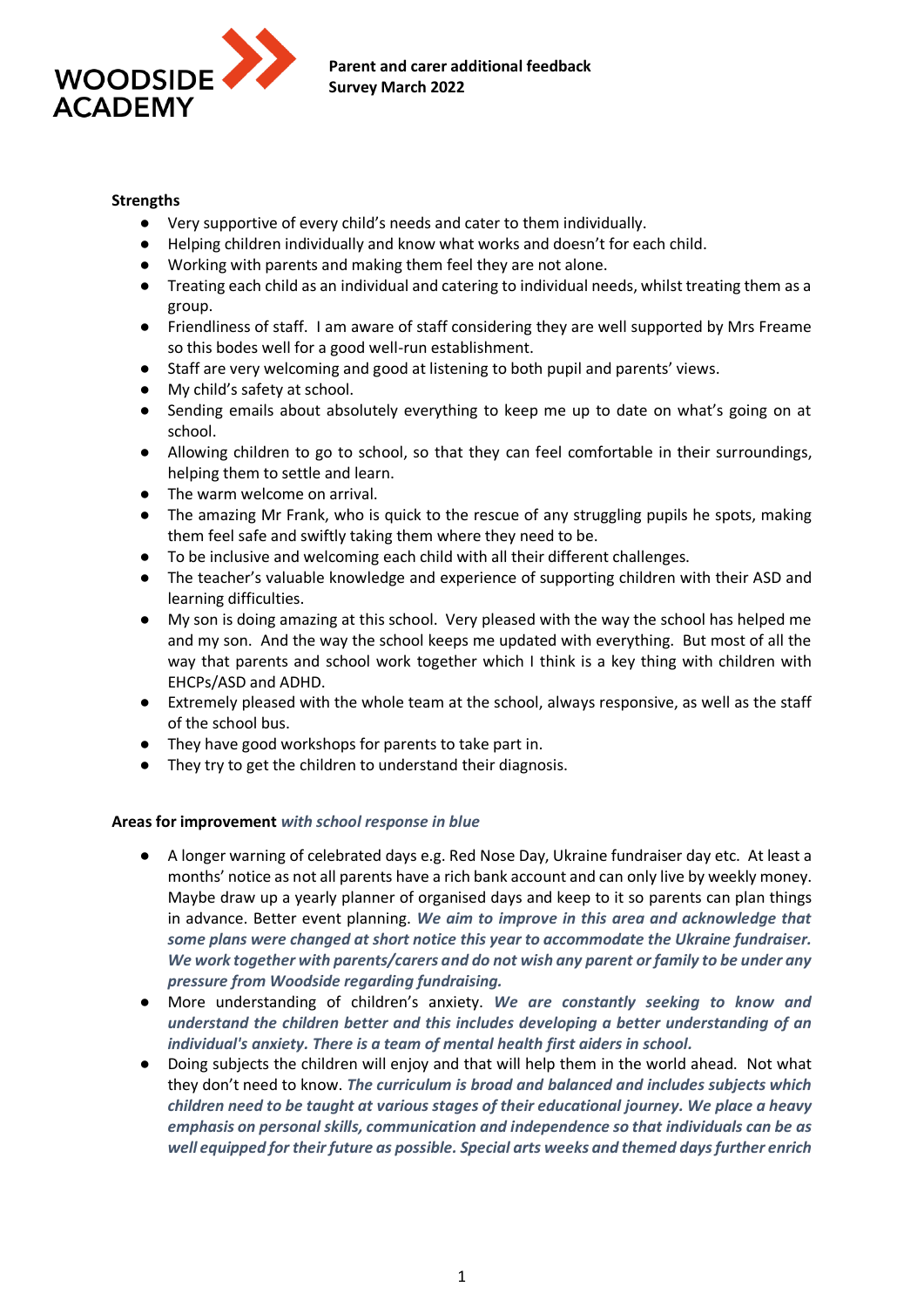

*and broaden our offer, providing opportunities to try something new and develop new skills and interests. Practical, artistic, technical physical, creative and therapeutic opportunities and support all contribute to the overall curriculum offer at Woodside.*

- Trips out to the shops, parks, beaches. Visual learning is very effective, for example, to go shopping to buy ingredients for BTEC cooking lessons. *We agree, and more educational and community trips will take place in 2022-2023*
- General communication could be improved. Maybe a weekly/fortnightly newsletter letting us know what's happening around the school, updates on staffing, celebrating achievements etc. *We have listened and now send out details and reminders of upcoming events by Parentmail. The newsletter is currently issued every half term and requires much work behind the scenes which cannot be undertaken more frequently. We are also using Twitter to update our community on events, celebrations and achievements @LSEAT Woodside.*
- Speech therapy & Occupational therapy. *Bexley and the local NHS clinical commissioning board provide for the whole of Woodside Academy, 4 days SALT and 1 day OT. Woodside commissions a further 6 days SALT and 1 day OT, through a range of funding streams including the high needs top-up funding. The Headteacher continues to prioritise therapeutic input via the school budget and to advocate for an increase in funding and provision for these services.*
- Teaching children life skills from the age of 11. *At Woodside, life skills are taught from age 4 upwards. The curriculum places a strong emphasis on the acquisition of life skills and the timetable, personalised learning plans and positive support and wellbeing plans are dovetailed to ensure that children are given every opportunity to make as much progress as they can in their personal development.*
- More fundraising activities to raise money for school like the sponsored walk last year. *The Friends of Woodside group is being established in 21-22 and in June, ran its first fundraiser to support out of school activities for Woodside children and young people. We hope to be able to do more of this type of activity in the future.*
- It would be helpful if there was CCTV on the playground, as things could be better monitored when there is reduced supervision. *There is a high level of supervision and monitoring throughout the school day. It is not currently possible to fund provision of CCTV across the school although it is located at the main entrance points.*
- Get the children more involved in activities.
- There are no after school clubs in the school, where children can become more sociable. *An after-school football club has been run this year. In addition, the school premises are let free of charge to SNAP and several youth and holiday clubs are regularly run by SNAP on the school premises. The school does not have the financial resources to extend contracted hours of support staff which would be needed to staff and run its own after-school clubs with adequate ratios of adults:children. We are however, working to secure more external providers.*
- Comments from a number of parents have reported an increase in swearing from older children. *We continue to work with all children and young people in their understanding of what is and what is not appropriate language, especially when there are very young children in school. We have staggered playtimes and the start and end of the day and we thank parents for being respectful and for modelling positive language.*